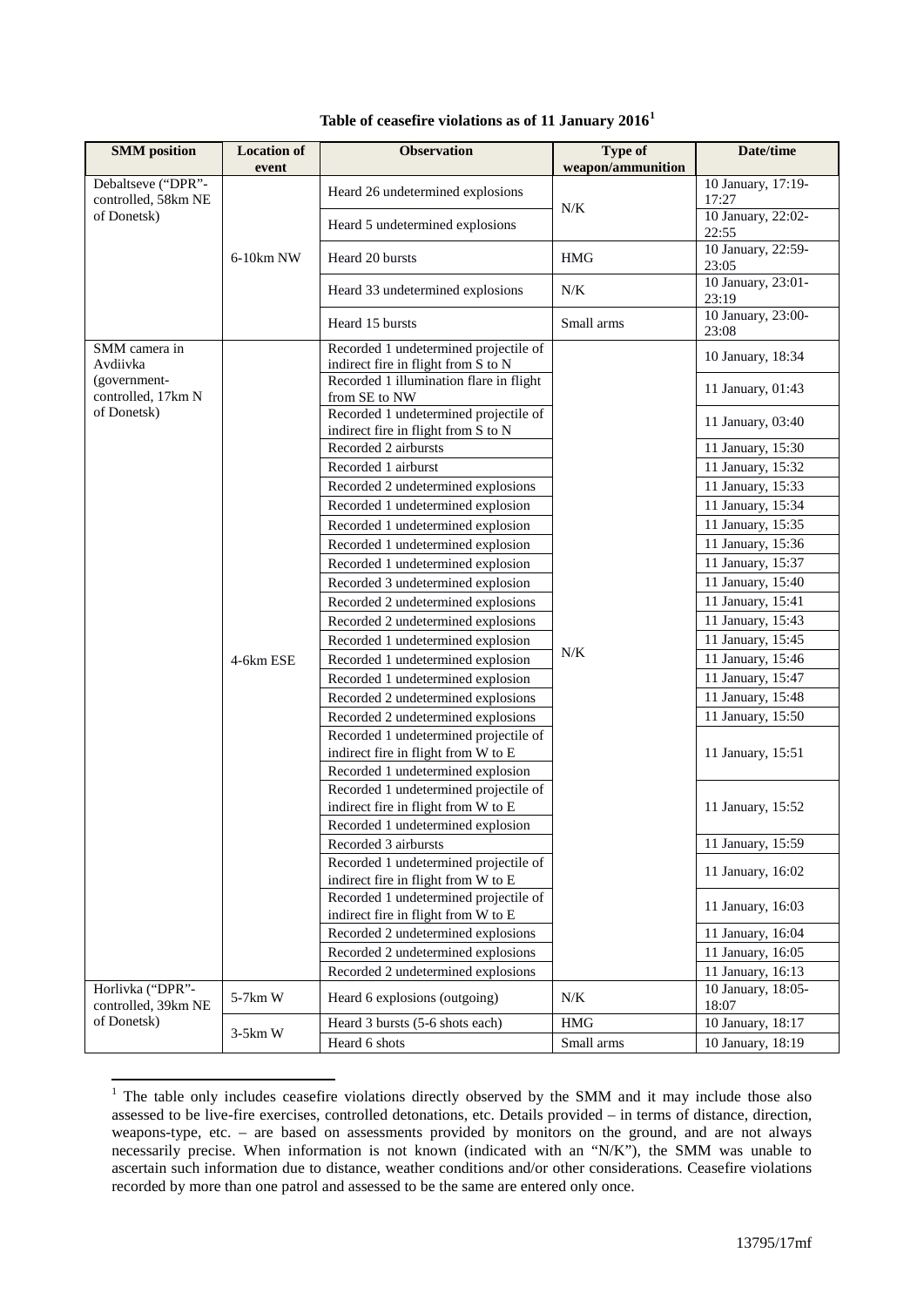|                                      | 5-7km WSW              | Heard 3 explosions (outgoing)       | $N\!/\!K$            | 10 January, 18:20           |
|--------------------------------------|------------------------|-------------------------------------|----------------------|-----------------------------|
|                                      |                        | Heard 3 explosions (outgoing)       |                      | 10 January, 18:21           |
|                                      |                        | Heard 3 explosions (outgoing)       |                      | 10 January, 18:22           |
|                                      | $2-5km$ W              | Heard 1 burst (6 shots each)        | <b>HMG</b>           | 10 January, 18:28           |
|                                      | $3-5km$ W              | Heard 2 explosions (outgoing)       | $N\!/\!K$            |                             |
|                                      |                        | Heard 3 bursts                      | Small arms           | 10 January, 18:29           |
|                                      | $5-7km$ W              | Heard 2 explosions (outgoing)       |                      | 10 January, 18:30           |
|                                      | $3-7km$ W              | Heard 2 explosions (outgoing)       | $N/K$                | 10 January, 18:33           |
|                                      | 5-9km W                | Heard 1 undetermined explosion      |                      | 10 January, 18:35           |
|                                      | 7-9km WSW              | Heard 3 undetermined explosions     |                      | 10 January, 18:37           |
|                                      | 5-9km W                | Heard 4 bursts (5-6 shots each)     | <b>HMG</b>           | 10 January, 18:45           |
|                                      | $3-5km$ W              | Heard 4 bursts (4 shots each)       | Small arms           | 10 January, 18:46           |
|                                      | 5-7km W                | Heard 1 undetermined explosion      | $N/K$                | 10 January, 18:48           |
|                                      |                        | Heard 6 bursts (5 shots each)       | Small arms           |                             |
|                                      | 7-9km W                | Heard 1 undetermined explosion      | $N/K$                | 10 January, 18:49           |
|                                      | $5-7km$ W              | Heard 3 bursts                      | Small arms           |                             |
|                                      | $10-12km$ W            | Heard 1 undetermined explosion      | $N/K$                | 10 January, 19:09           |
|                                      | 5-7km SW               | Heard 22 shots                      | Small arms           | 10 January, 19:30           |
|                                      |                        | Heard 3 undetermined explosions     | $N/K$                | 10 January, 19:32           |
|                                      | 7-9km W                | Heard 2 undetermined explosions     |                      | 10 January, 19:33           |
|                                      | $5-7km$ W              | Heard 6 shots                       | Small arms           |                             |
|                                      |                        | Heard 1 burst                       | <b>HMG</b>           | 10 January, 19:35           |
|                                      | $7-9km$ W              | Heard 2 undetermined explosions     | N/K                  |                             |
|                                      |                        | Heard 3 explosions (outgoing)       | Mortar (type N/K)    | 10 January, 19:36           |
|                                      | $5-7km$ W              | Heard 1 undetermined explosion      |                      | 10 January, 19:37           |
|                                      | $7-9km$ W<br>$5-7km$ W | Heard 1 undetermined explosion      | $N/K$                | 10 January, 19:39           |
|                                      |                        | Heard 2 undetermined explosions     |                      | 10 January, 19:53           |
|                                      |                        | Heard 3 bursts                      | Small arms           |                             |
|                                      | 5-7km NW               | Heard 10 shots                      |                      | 10 January, 19:54           |
|                                      |                        | Heard 5 explosions (outgoing)       | Mortar (type N/K)    |                             |
| Park Inn Hotel<br>("DPR"-controlled, |                        | Heard 1 undetermined explosion      |                      | 10 January, 21:48           |
| Donetsk)                             | 7-10km NW              | Heard 15 undetermined explosions    | $N/K$                | 10 January, 22:54-<br>22:57 |
|                                      |                        | Heard 21 undetermined explosions    |                      | 10 January, 23:00-<br>23:16 |
|                                      |                        | Heard 9 undetermined explosions     |                      | 10 January, 23:44-<br>23:55 |
|                                      |                        |                                     |                      |                             |
|                                      |                        | Heard 2 undetermined explosions     |                      | 11 January, 00:46           |
| Svitlodarsk<br>(government-          |                        | Heard 3 explosions (outgoing)       | Mortar (82mm)        | 10 January, 21:52           |
| controlled, 57km NE                  |                        | Heard 4 explosions (outgoing)       | Artillery (type N/K) | 10 January, 21:54           |
| of Donetsk)                          |                        | Heard 3 explosions (outgoing)       | Mortar (82mm)        | 10 January, 22:08           |
|                                      |                        | Heard 2 bursts                      | Small arms           | 10 January, 22:37           |
|                                      |                        | Heard 5 explosions (outgoing)       | Artillery (type N/K) | 10 January, 22:45-<br>22:48 |
|                                      |                        | Heard 5 bursts                      | Small arms           | 10 January, 22:48-          |
|                                      |                        |                                     |                      | 22:52                       |
|                                      | 3-4km SE               | Heard 3 explosions (impacts)        | Artillery (type N/K) | 11 January, 00:00           |
|                                      |                        | Heard 3 explosions (outgoing)       |                      | 11 January, 00:04           |
|                                      |                        | Heard 10 bursts                     | Small arms           | 11 January, 00:06-<br>00:08 |
|                                      |                        | Heard 1 explosions (outgoing)       | Artillery (type N/K) | 11 January, 00:22           |
|                                      |                        | Heard 2 explosions (impacts)        |                      | 11 January, 00:40           |
|                                      |                        | Heard 4 bursts                      | <b>HMG</b>           | 11 January, 05:14           |
|                                      |                        | Heard a continuous exchange of fire | Small arms           | 11 January, 06:20-<br>06:25 |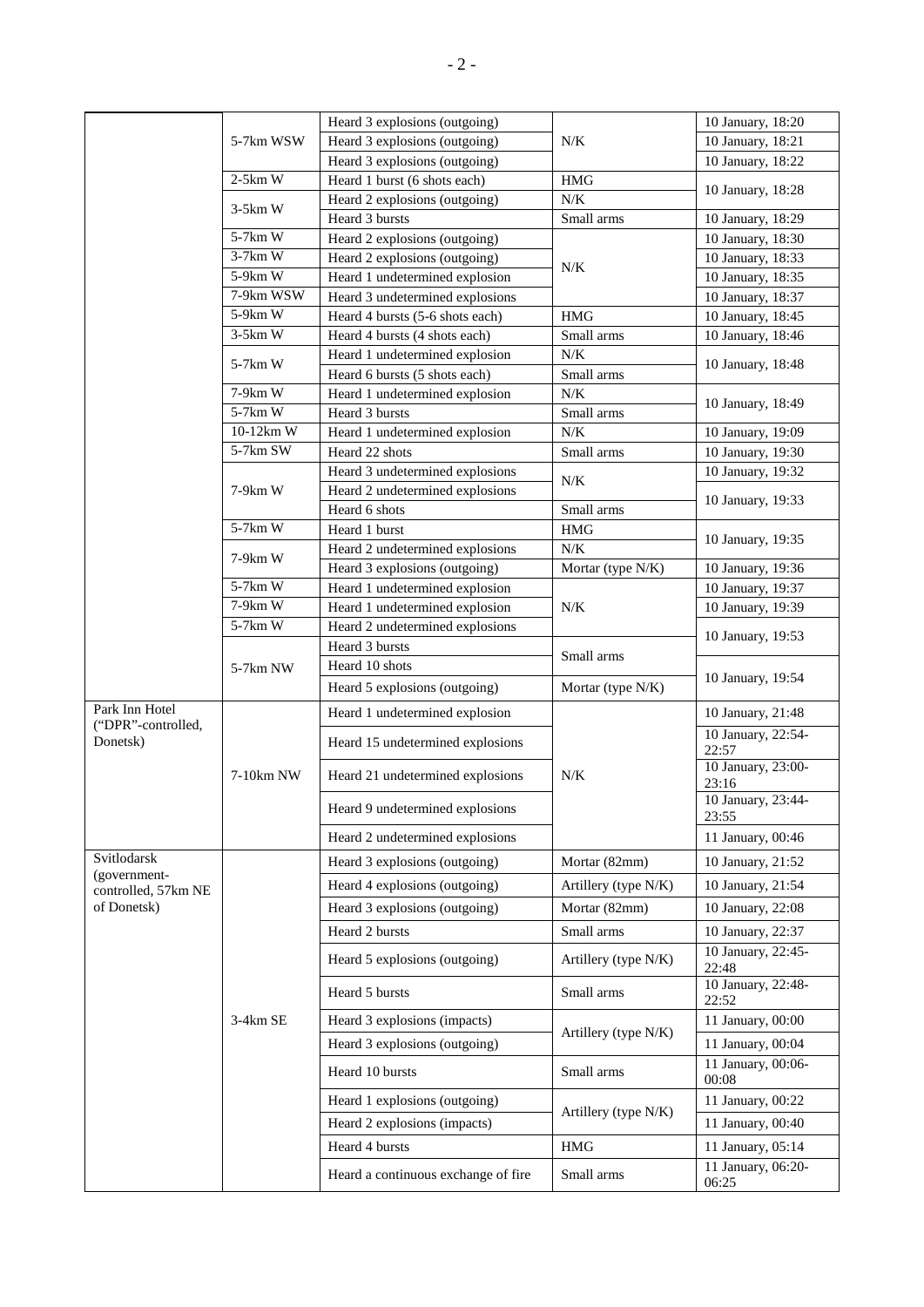|                                    |            | Heard 8 bursts                                                 | <b>HMG</b>        | 11 January, 07:57           |
|------------------------------------|------------|----------------------------------------------------------------|-------------------|-----------------------------|
|                                    |            | Heard 2 undetermined explosions                                | N/K               | 11 January, 14:50           |
|                                    | 2-3km SE   | Heard 3 bursts                                                 | <b>HMG</b>        |                             |
|                                    | 3-4km SE   | Heard 1 undetermined explosion                                 | N/K               | 11 January, 15:10           |
|                                    | $2-3km$ SE | Heard 2 bursts                                                 | <b>HMG</b>        |                             |
|                                    |            | Heard 2 explosions (outgoing)                                  | Mortar (type N/K) | 11 January, 16:03           |
|                                    | 2km SE     | Heard 2 bursts                                                 | <b>HMG</b>        | 11 January, 16:08           |
|                                    | $2-3km$ SE | Heard 4 explosions (impacts)                                   | Mortar (type N/K) |                             |
|                                    | 2km SE     | Heard a continuous exchange of fire                            | HMG, Small arms   | 11 January, 16:10-<br>16:11 |
|                                    |            | Heard 4 explosions (outgoing)                                  |                   | 11 January, 16:11           |
|                                    | $2-3km$ SE | Heard 17 explosions (outgoing)                                 | Mortar (type N/K) | 11 January, 16:17-<br>16:20 |
|                                    |            | Heard 1 explosion (outgoing)                                   |                   |                             |
|                                    | 2km SE     | Heard 2 explosions (impacts)                                   | $N/K$             | 11 January, 16:28           |
|                                    | 2-3km SSE  | Heard 4 explosions (impacts)                                   |                   |                             |
|                                    | 2-3km SE   | Heard 4 explosions (outgoing)                                  | Mortar (type N/K) |                             |
|                                    | 2km SE     | Heard 3 bursts                                                 | <b>HMG</b>        | 11 January, 16:38           |
|                                    | 5-6km SSE  | Heard 3 undetermined explosions                                | $N/K$             | 11 January, 16:52           |
|                                    | 2-3km SE   | Heard 1 explosion (impact)                                     | Mortar (type N/K) | 11 January, 17:02           |
|                                    |            | Heard 6 bursts                                                 |                   | 11 January, 17:34           |
|                                    | 2km SE     | Heard 11 bursts                                                | <b>HMG</b>        | 11 January, 17:40-<br>17:42 |
|                                    |            | Heard 1 explosion (impact)                                     | Mortar (type N/K) | 11 January, 17:47           |
| SMM camera in<br>Shyrokyne (20km E | N/K N      | Recorded 30 direct tracers from E to<br>W                      | $N/K$             | 11 January, 00:31-<br>00:32 |
| of Mariupol)                       |            | Recorded 1 rocket-assisted projectile<br>in flight from W to E |                   | 11 January, 01:40           |
|                                    |            | Recorded 1 rocket-assisted projectile<br>in flight from E to W |                   | 11 January, 02:50           |
|                                    |            | Recorded 1 tracer of indirect fire from<br>SW to NE            |                   | 11 January, 02:51           |
|                                    |            | Recorded 5 direct from E to W                                  |                   | 11 January, 02:57           |
|                                    |            | Recorded 3 rocket-assisted projectiles<br>from E to W          |                   | 11 January, 03:40           |
|                                    |            | Recorded 8 direct tracers from E to W                          |                   |                             |
|                                    |            | Recorded 1 rocket-assisted projectile<br>in flight from E to W |                   | 11 January, 03:42           |
|                                    |            | Recorded 1 indirect tracer from SW to<br>NE                    |                   |                             |
|                                    |            | Recorded 13 projectiles from E to W                            | <b>HMG</b>        | 11 January, 03:43           |
|                                    |            | Recorded 1 indirect tracer from E to<br>W                      | N/K               |                             |
|                                    |            | Recorded 5 projectiles from E to W                             | <b>HMG</b>        | 11 January, 03:44           |
|                                    |            | Recorded 1 rocket-assisted projectile<br>from E to W           | N/K               | 11 January, 04:44           |
| Yasynuvata ("DPR"-                 | 2-3km NW   | Heard 1 undetermined explosion                                 | N/K               | 11 January, 09:52           |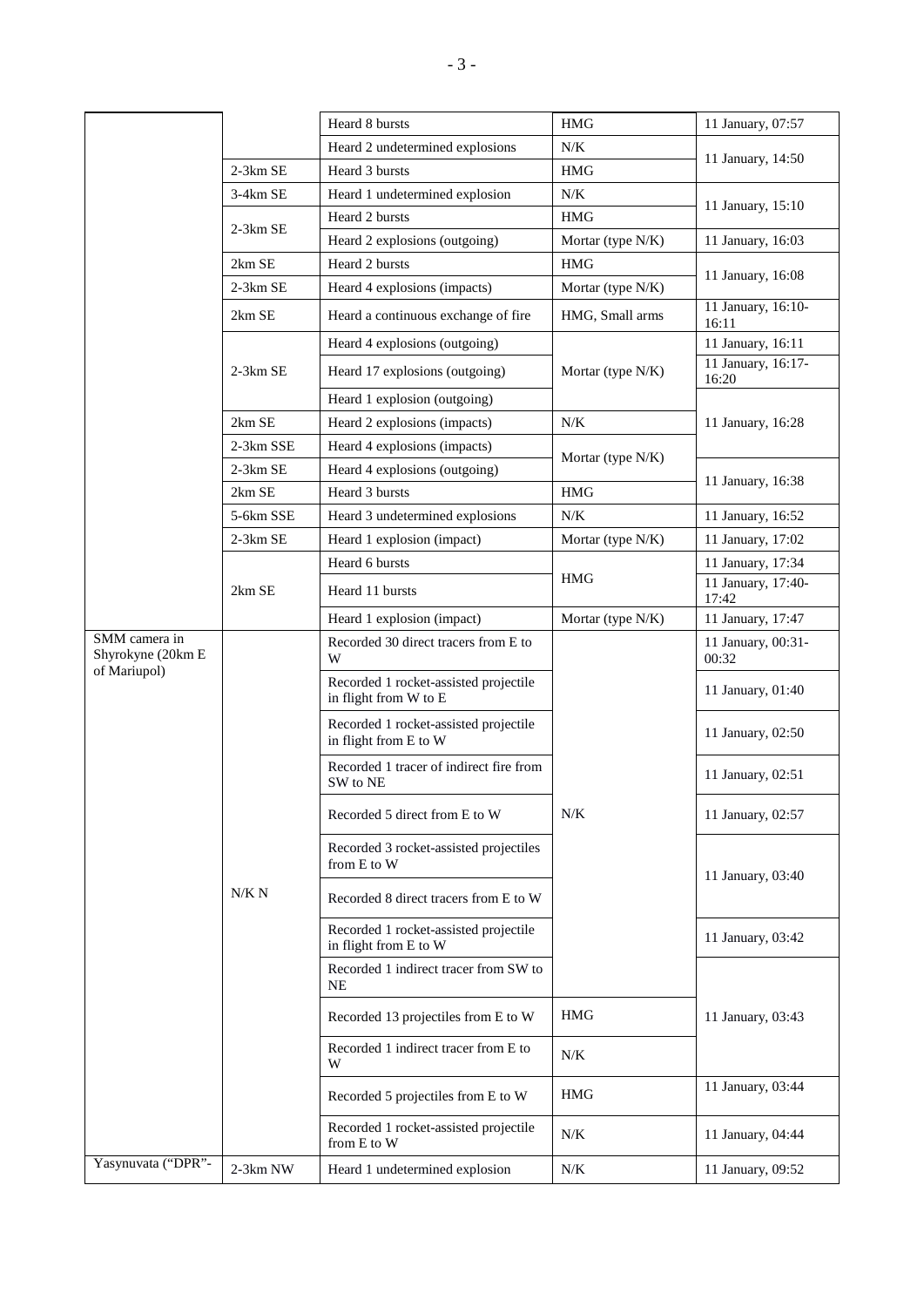| controlled, 16km NE<br>of Donetsk)                                                              | 1-2km WSW  | Heard 1 undetermined explosion    |                   | 11 January, 10:31           |
|-------------------------------------------------------------------------------------------------|------------|-----------------------------------|-------------------|-----------------------------|
|                                                                                                 |            | Heard 3 undetermined explosions   |                   | 11 January, 10:50           |
|                                                                                                 | 2-3km WSW  | Heard 1 undetermined explosion    |                   | 11 January, 11:02           |
|                                                                                                 |            | Heard 6 undetermined explosions   |                   | 11 January, 11:20           |
|                                                                                                 | 2-3km WNW  | Heard 1 undetermined explosion    |                   | 11 January, 11:24           |
|                                                                                                 |            | Heard 2 undetermined explosions   |                   | 11 January, 11:25           |
|                                                                                                 | 2-3km WSW  | Heard 14 shots                    | Small arms        | 11 January, 11:32           |
|                                                                                                 |            | Heard 1 burst                     | <b>HMG</b>        | 11 January, 11:34           |
|                                                                                                 |            | Heard 28 bursts                   |                   | 11 January, 11:50           |
|                                                                                                 | 3-5km WSW  | Heard 3 undetermined explosions   | $N/K$             | 11 January, 11:53           |
|                                                                                                 |            | Heard 2 undetermined explosions   |                   |                             |
|                                                                                                 |            | Heard 2 bursts                    | Small arms        | 11 January, 12:07           |
| Avdiivka<br>(government-                                                                        | $3-5km S$  | Heard 3 undetermined explosions   | N/K               | 11 January, 09:50-<br>09:55 |
| controlled, 17km N<br>of Donetsk)                                                               |            | Heard 19 undetermined explosions  |                   |                             |
|                                                                                                 | $1-3km$ SE |                                   | <b>HMG</b>        | 11 January, 10:43-<br>11:30 |
|                                                                                                 |            | Heard uncountable bursts          | Small arms        |                             |
|                                                                                                 |            | Heard 12 undetermined explosions  | N/K               |                             |
|                                                                                                 | 3-5km SE   | Heard uncountable bursts          | <b>HMG</b>        | 11 January, 11:50-<br>12:00 |
|                                                                                                 |            |                                   | AGL               |                             |
|                                                                                                 |            |                                   | Small arms        |                             |
|                                                                                                 |            | Heard 8 undetermined explosions   | N/K               | 11 January, 13:05-<br>13:45 |
|                                                                                                 |            | Heard uncountable bursts          | <b>HMG</b>        |                             |
|                                                                                                 |            |                                   | Small arms        |                             |
| 2.5km SE of<br>Lebedynske<br>(government-<br>controlled, 16km<br>east-northeast of<br>Mariupol) | 3-4km NNE  | Heard 1 undetermined explosion    | $N\!/\!K$         | 11 January, 09:51           |
| Shyrokyne (20km E<br>of Mariupol)                                                               | 2-3km NNE  | Heard 15 shots                    | Small arms        | 11 January, 10:53-<br>10:58 |
| Berdianske<br>(government-                                                                      | 5km NNE    | Heard 22 shots                    | Cannon (type N/K) | 11 January, 11:24-<br>11:31 |
| controlled, 18km E<br>of Mariupol)                                                              | N/K NNE    | Heard 2 bursts (2-3 shots each)   | Small arms        |                             |
|                                                                                                 |            | Heard 2 bursts (10-15 shots each) | <b>HMG</b>        | 11 January, 11:34-          |
|                                                                                                 | 4-5km NNE  | Heard 3 shots                     | Cannon (type N/K) | 11:35                       |
| Bohdanivka<br>(government-<br>controlled, 41km SW<br>of Donetsk)                                | N/K E      | Heard 1 shot                      | Small arms        | 11 January, 11:28           |
| Sopyne<br>(government-<br>controlled, 16km E<br>of Mariupol)                                    | 4-5km NNE  | Heard 3 bursts                    | Cannon (type N/K) | 11 January, 13:15           |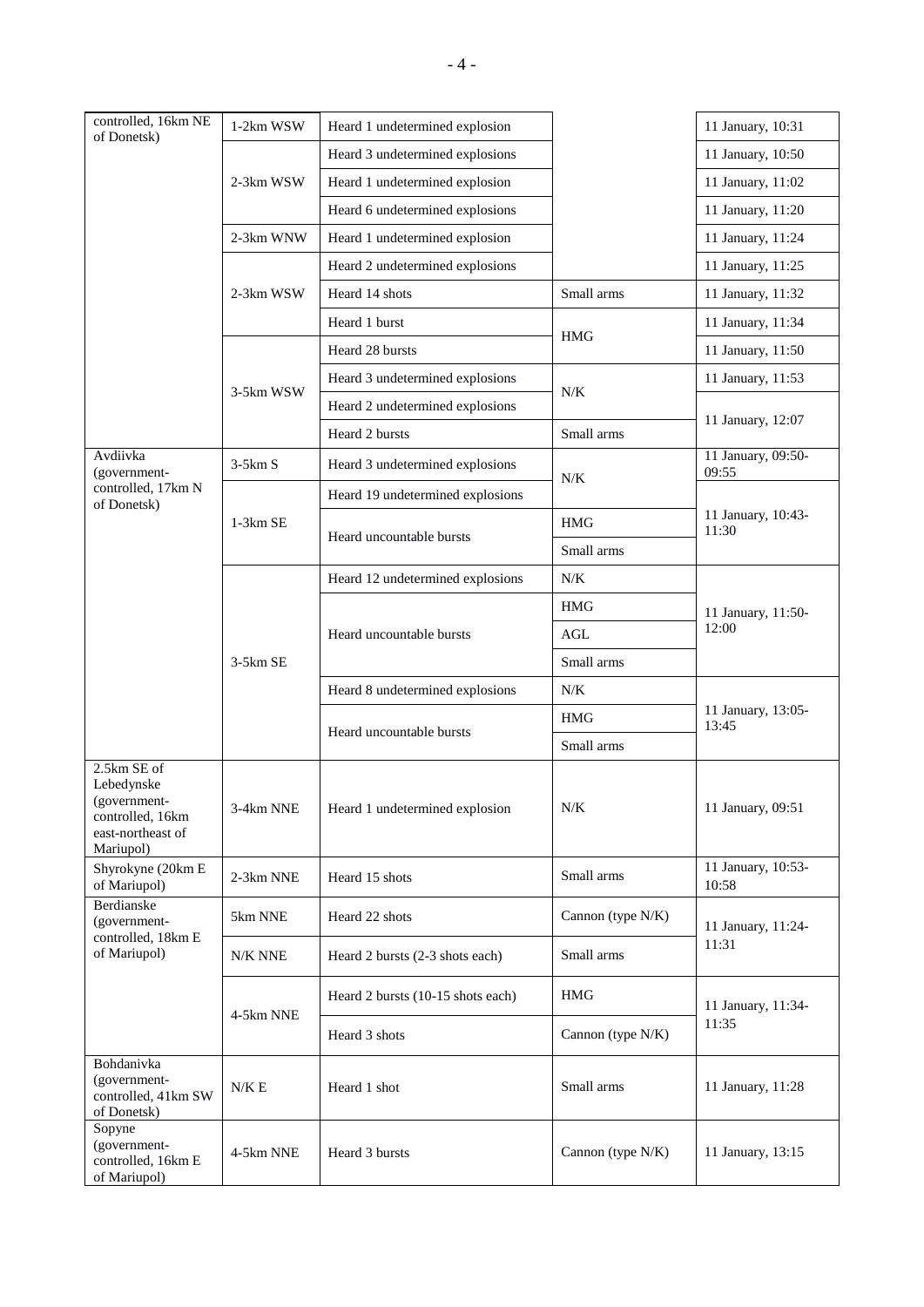| Pervomaisk ("LPR"<br>controlled, 58km W<br>of Luhansk)                              | 10km W     | Heard 4 undetermined explosions                                      | N/K        | 11 January,<br>07:52       |
|-------------------------------------------------------------------------------------|------------|----------------------------------------------------------------------|------------|----------------------------|
| Holubivske ("LPR"<br>controlled, 51km W                                             | 10km N/K   | Heard 1 undetermined explosion                                       | $N/K$      | 11 January,<br>09:02       |
| of Luhansk)                                                                         | 10km W     | Heard 1 undetermined explosion                                       |            | 11 January,<br>09:10       |
| Southern edge of<br>Bile ("LPR"<br>controlled, 22km W<br>of Luhansk)                | 5-8km SW   | Heard 53 undetermined explosions<br>(assessed as live-fire exercise) | Artillery  | 11 January,<br>09:23-09:49 |
| $3.8km E$ of<br>Molodizhne ("LPR"<br>controlled, 63km<br>NW of Luhansk)             | 10km SSW   | Heard 4 shots                                                        | Small arms | 11 January,<br>10:10       |
| Zolote-Pervomaisk<br>disengagement area<br>("LPR" controlled,<br>58km W of Luhansk) | 10km SSW   | Heard 13 undetermined explosions<br>(outside the DA)                 | N/K        | 11 January,<br>10:30-10:35 |
|                                                                                     | 5-10km SE  | Heard 2 undetermined explosions<br>(outside the DA)                  | N/K        | 11 January,<br>10:34       |
| Shymshynivka<br>("LPR"-controlled,<br>27km SW of<br>Luhansk)                        | 3km W      | Heard 8 impacts (assessed as live-fire<br>exercise)                  | artillery  | 11 January,<br>10:55-11:05 |
| Popasna<br>(government-<br>controlled, 69km W<br>of Luhansk)                        | $3-5km$ SE | Heard 3 undetermined explosions                                      | N/K        | 11 January,<br>11:22-11:26 |
|                                                                                     | $3-5km$ NE | Heard 1 undetermined explosion                                       |            |                            |
| Sentianivka<br>(formerly Frunze<br>LPR"-controlled,<br>44km W of Luhansk)           | 10km E     | Heard 1 undetermined explosion                                       | Artillery  | 11 January,<br>11:31       |
| Katerynivka<br>(government-<br>controlled, 64km W<br>of Luhansk)                    | 1km S      | Heard 3 shots                                                        | Small arms | 11 January,<br>12:20       |